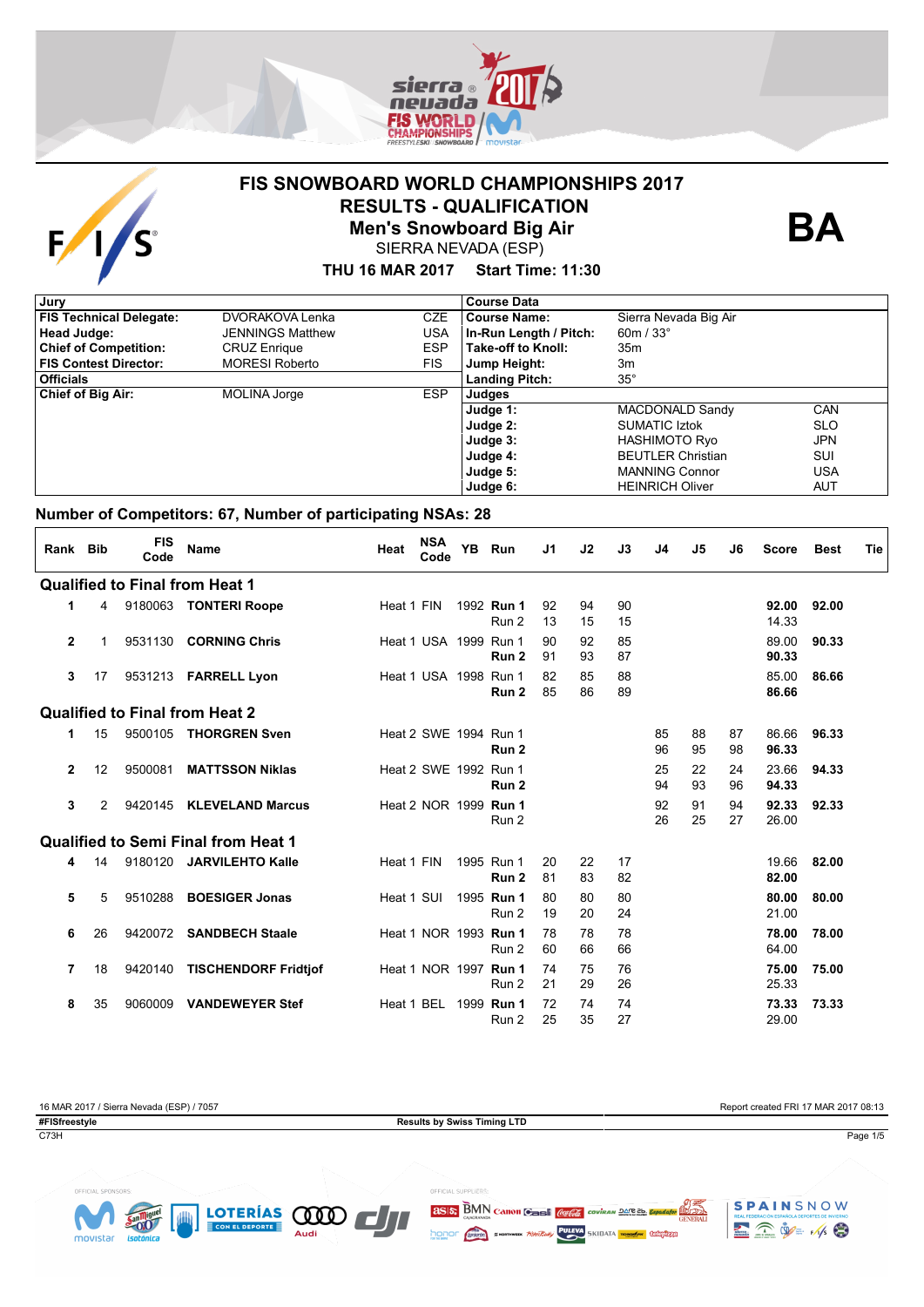

# **FIS SNOWBOARD WORLD CHAMPIONSHIPS 2017 RESULTS - QUALIFICATION**



**Men's Snowboard Big Air**



SIERRA NEVADA (ESP)

**THU 16 MAR 2017 Start Time: 11:30**

|                      | Number of Competitors: 67, Number of participating NSAs: 28 |                    |                                            |                              |                    |  |                     |          |                      |          |          |                      |          |                     |             |     |
|----------------------|-------------------------------------------------------------|--------------------|--------------------------------------------|------------------------------|--------------------|--|---------------------|----------|----------------------|----------|----------|----------------------|----------|---------------------|-------------|-----|
| Rank Bib             |                                                             | <b>FIS</b><br>Code | <b>Name</b>                                | Heat                         | <b>NSA</b><br>Code |  | YB Run              | J1       | J2                   | J3       | J4       | J5                   | J6       | <b>Score</b>        | <b>Best</b> | Tie |
|                      |                                                             |                    | <b>Qualified to Semi Final from Heat 2</b> |                              |                    |  |                     |          |                      |          |          |                      |          |                     |             |     |
| 4                    | 71                                                          |                    | 9050179 SCHATTSCHNEIDER Clemens            | Heat 2 AUT 1992 Run 1        |                    |  | Run 2               |          |                      |          | 78<br>85 | 83<br>87             | 80<br>88 | 80.33<br>86.66      | 86.66       |     |
| 5                    | 11                                                          | 9480392            | <b>MAMAEV Anton</b>                        | Heat 2 RUS 1997 Run 1        |                    |  | Run 2               |          |                      |          | 81       | 85                   | 83       | 83.00<br><b>DNS</b> | 83.00       |     |
| 6                    | 27                                                          | 9050251            | <b>MILLAUER Clemens</b>                    | Heat 2 AUT 1994 Run 1        |                    |  | Run 2               |          |                      |          | 75<br>78 | 79<br>83             | 77<br>81 | 77.00<br>80.66      | 80.66       |     |
| 7                    | 24                                                          | 9531241            | <b>HENKES Judd</b>                         | Heat 2 USA 2001 Run 1        |                    |  | Run 2               |          |                      |          | 16<br>76 | 15<br>81             | 14<br>78 | 15.00<br>78.33      | 78.33       |     |
| 8                    | 28                                                          |                    | 9500117 HEDBERG Mans                       | Heat 2 SWE 1993 Run 1        |                    |  | Run <sub>2</sub>    |          |                      |          | 68<br>73 | 70<br>76             | 68<br>75 | 68.66<br>74.66      | 74.66       |     |
| <b>Not Qualified</b> |                                                             |                    |                                            |                              |                    |  |                     |          |                      |          |          |                      |          |                     |             |     |
| 17                   | $\overline{7}$                                              | 9480582            | <b>KHADARIN Vlad</b>                       | Heat 2 RUS 1998 Run 1        |                    |  | Run 2               |          |                      |          | 72<br>34 | 73<br>33             | 70<br>30 | 71.66<br>32.33      | 71.66       |     |
| 18                   | 31                                                          | 9410042            | <b>GARCIA KNIGHT Carlos</b>                | Heat 2 NZL 1997 <b>Run 1</b> |                    |  | Run 2               |          |                      |          | 70<br>16 | 71<br>15             | 72<br>17 | 71.00<br>16.00      | 71.00       |     |
| 18                   | 39                                                          | 9100693            | <b>JOBIN Francis</b>                       | Heat 1 CAN 1998 Run 1        |                    |  | Run <sub>2</sub>    | 27<br>71 | 29<br>70             | 27<br>72 |          |                      |          | 27.66<br>71.00      | 71.00       |     |
| 20                   | 9                                                           | 9420133            | <b>ROYSLAND Mons</b>                       | Heat 1 NOR 1997 Run 1        |                    |  | Run 2               | 70<br>9  | 72<br>$\overline{7}$ | 70<br>8  |          |                      |          | 70.66<br>8.00       | 70.66       |     |
| 21                   | 13                                                          | 9180071            | <b>PAUMOLA Ville</b>                       | Heat 1 FIN                   |                    |  | 1991 Run 1<br>Run 2 | 68<br>23 | 68<br>26             | 67<br>23 |          |                      |          | 67.66<br>24.00      | 67.66       |     |
| 22                   | 29                                                          | 9050193            | <b>KUNDRATITZ Philipp</b>                  | Heat 1 AUT 1995 Run 1        |                    |  | Run 2               | 65<br>44 | 67<br>43             | 64<br>44 |          |                      |          | 65.33<br>43.66      | 65.33       |     |
| 23                   | 48                                                          | 9150120            | <b>HORAK Petr</b>                          | Heat 2 CZE 1991 <b>Run 1</b> |                    |  | Run 2               |          |                      |          | 65<br>6  | 65<br>$\overline{7}$ | 65<br>8  | 65.00<br>7.00       | 65.00       |     |
| 24                   | 20                                                          | 9410044            | <b>COLLINS Tiarn</b>                       | Heat 2 NZL 1999 Run 1        |                    |  | Run <sub>2</sub>    |          |                      |          | 20<br>66 | 19<br>64             | 20<br>64 | 19.66<br>64.66      | 64.66       |     |
| 25                   | 40                                                          | 9190422            | <b>VALAX Enzo</b>                          | Heat 2 FRA 2000 Run 1        |                    |  | Run 2               |          |                      |          | 64<br>65 | 61<br>63             | 63<br>63 | 62.66<br>63.66      | 63.66       |     |
| 26                   | 32                                                          | 9290338            | <b>BOGGIO Davide</b>                       | Heat 2 ITA                   |                    |  | 1999 Run 1<br>Run 2 |          |                      |          | 12<br>63 | 10<br>62             | 12<br>62 | 11.33<br>62.33      | 62.33       |     |
| 27                   | 57                                                          | 9220040            | <b>McCORMICK Matthew</b>                   | Heat 2 GBR 1997 Run 1        |                    |  | Run 2               |          |                      |          | 62<br>14 | 59<br>10             | 61<br>11 | 60.66<br>11.66      | 60.66       |     |
| 28                   | 37                                                          | 9560152            | <b>RAVNJAK Tim-Kevin</b>                   | Heat 2 SLO 1996 Run 1        |                    |  | Run 2               |          |                      |          | 60<br>14 | 60<br>18             | 60<br>16 | 60.00<br>16.00      | 60.00       |     |
| 28                   | 38                                                          |                    | 9290265 <b>ZULIAN Emil</b>                 | Heat 1 ITA                   |                    |  | 1997 Run 1<br>Run 2 | 58<br>43 | 62<br>45             | 60<br>46 |          |                      |          | 60.00<br>44.66      | 60.00       |     |

16 MAR 2017 / Sierra Nevada (ESP) / 7057<br> **Results by Swiss Timing LTD**<br>
Results by Swiss Timing LTD **Results by Swiss Timing LTD** C73H Page 2/5





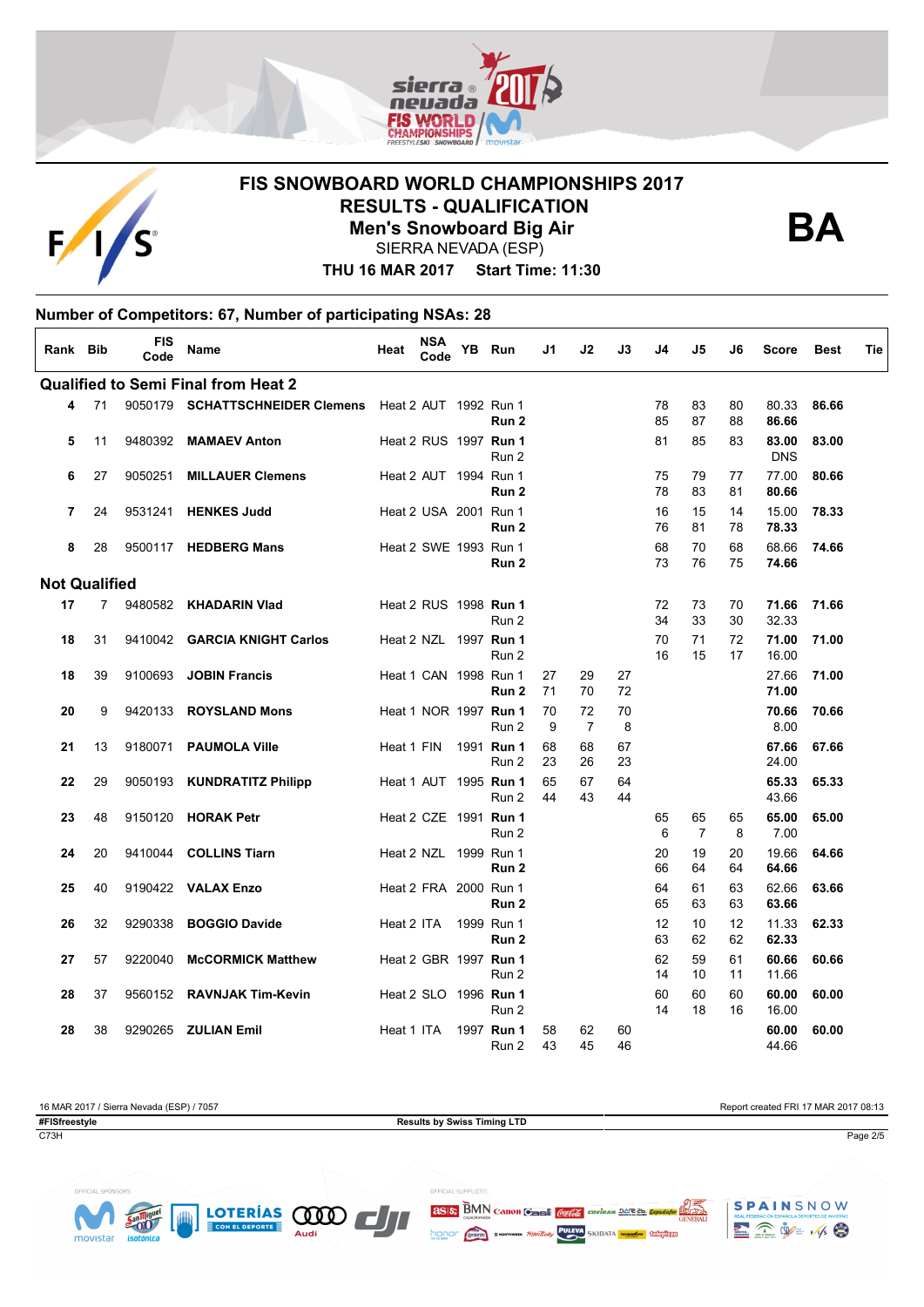



# **FIS SNOWBOARD WORLD CHAMPIONSHIPS 2017 RESULTS - QUALIFICATION**

**Men's Snowboard Big Air**

**BA**

SIERRA NEVADA (ESP)

**THU 16 MAR 2017 Start Time: 11:30**

#### **Number of Competitors: 67, Number of participating NSAs: 28**  $\overline{1}$

| Rank Bib |    | FIS<br>Code | Name                          | Heat                  | NSA<br>Code | YB | Run                                       | J1                   | J2       | J3                   | J4                    | J5       | J6       | <b>Score</b>   | <b>Best</b> | Tie |
|----------|----|-------------|-------------------------------|-----------------------|-------------|----|-------------------------------------------|----------------------|----------|----------------------|-----------------------|----------|----------|----------------|-------------|-----|
| 30       | 61 |             | 9700047 JAROS Samuel          |                       |             |    | Heat 2 SVK 2001 Run 1<br>Run 2            |                      |          |                      | 59<br>12              | 57<br>12 | 58<br>13 | 58.00<br>12.33 | 58.00       |     |
| 31       | 56 |             | 9500128 BOSCH Anthon          |                       |             |    | Heat 2 RSA 1996 Run 1<br>Run 2            |                      |          |                      | 48<br>58              | 45<br>58 | 41<br>57 | 44.66<br>57.66 | 57.66       |     |
| 32       | 49 | 9030049     | <b>CHIARADIO Federico</b>     |                       |             |    | Heat 2 ARG 1997 Run 1<br>Run 2            |                      |          |                      | 57<br>10 <sup>1</sup> | 56<br>10 | 59<br>10 | 57.33<br>10.00 | 57.33       |     |
| 33       | 54 | 9190363     | <b>MORETTI Sacha</b>          |                       |             |    | Heat 1 FRA 1998 <b>Run 1</b><br>Run 2     | 62<br>17             | 52<br>18 | 54<br>17             |                       |          |          | 56.00<br>17.33 | 56.00       |     |
| 34       | 42 |             | 9030045 SCHMITT Matias        |                       |             |    | Heat 1 ARG 1991 Run 1<br>Run 2            | 54<br>57             | 49<br>54 | 51<br>56             |                       |          |          | 51.33<br>55.66 | 55.66       |     |
| 35       | 60 | 9200111     | <b>PREISSINGER Maximilian</b> |                       |             |    | Heat 2 GER 1998 Run 1<br>Run 2            |                      |          |                      | 53<br>40              | 55<br>40 | 55<br>35 | 54.33<br>38.33 | 54.33       |     |
| 36       | 33 | 9290287     | <b>DIOLI Nicola</b>           | Heat 1 ITA            |             |    | 1993 Run 1<br>Run 2                       | 56<br>5              | 51<br>5  | 53<br>5              |                       |          |          | 53.33<br>5.00  | 53.33       |     |
| 37       | 41 |             | 9110006 IRARRAZAVAL Inaqui    | Heat 2 CHI 1992 Run 1 |             |    | Run <sub>2</sub>                          |                      |          |                      | 13<br>50              | 13<br>53 | 13<br>49 | 13.00<br>50.66 | 50.66       |     |
| 38       | 59 |             | 9500107 BILLTOFT Ludvig       |                       |             |    | Heat 1 SWE 1996 Run 1<br>Run 2            | 10<br>49             | 15<br>47 | 15<br>47             |                       |          |          | 13.33<br>47.66 | 47.66       |     |
| 39       | 21 | 9190322     | <b>KONIJNENBERG Sebastien</b> |                       |             |    | Heat 1 FRA 1997 Run 1<br>Run 2            | 22<br>41             | 25<br>39 | 20<br>37             |                       |          |          | 22.33<br>39.00 | 39.00       |     |
| 40       | 55 | 9150080     | <b>NECAS Jan</b>              |                       |             |    | Heat 1 CZE 1984 Run 1<br>Run 2            | 28<br>39             | 28<br>34 | 30<br>32             |                       |          |          | 28.66<br>35.00 | 35.00       |     |
| 41       | 22 | 9510359     | <b>GERBER Carlos</b>          | Heat 1 SUI            |             |    | 1990 Run 1<br>Run 2                       | 26<br>35             | 28<br>38 | 25<br>31             |                       |          |          | 26.33<br>34.66 | 34.66       |     |
| 42       | 69 |             | 1124965 FENG Changjun         |                       |             |    | Heat 1 CHN 1994 Run 1<br>Run 2            | 36<br>6              | 30<br>3  | 33<br>4              |                       |          |          | 33.00<br>4.33  | 33.00       |     |
| 43       | 16 |             | 9060003 de BUCK Sebbe         |                       |             |    | Heat 2 BEL 1995 Run 1<br>Run 2            |                      |          |                      | 17<br>35              | 18<br>29 | 18<br>31 | 17.66<br>31.66 | 31.66       |     |
| 44       | 62 | 9320131     | KIM Ka-Hyun                   |                       |             |    | Heat 1 KOR 1985 Run 1<br>Run 2            | 30<br>$\overline{2}$ | 27<br>3  | 35<br>$\overline{2}$ |                       |          |          | 30.66<br>2.33  | 30.66       |     |
| 45       | 63 |             | 9510438 HUBER Nicolas         |                       |             |    | Heat 1 SUI 1995 Run 1<br>Run <sub>2</sub> | 18<br>32             | 16<br>32 | 19<br>27             |                       |          |          | 17.66<br>30.33 | 30.33       |     |
| 46       | 46 |             | 9290315 MAFFEI Alberto        | Heat 1 ITA            |             |    | 1995 Run 1<br>Run 2                       | 18<br>25             | 23<br>26 | 23<br>26             |                       |          |          | 21.33<br>25.66 | 25.66       |     |
| 46       | 68 | 9680004     | <b>SKHVEDIANI Jaba</b>        |                       |             |    | Heat 1 GEO 1995 Run 1<br>Run 2            | 8<br>28              | 11<br>25 | 12<br>24             |                       |          |          | 10.33<br>25.66 | 25.66       |     |
| 48       | 6  | 1224984     | <b>NICHOLLS Jamie</b>         | Heat 2 GBR 1993 Run 1 |             |    | Run 2                                     |                      |          |                      | 14<br>23              | 17<br>21 | 15<br>26 | 15.33<br>23.33 | 23.33       |     |

16 MAR 2017 / Sierra Nevada (ESP) / 7057<br> **Results by Swiss Timing LTD**<br>
Results by Swiss Timing LTD **Results by Swiss Timing LTD** C73H Page 3/5





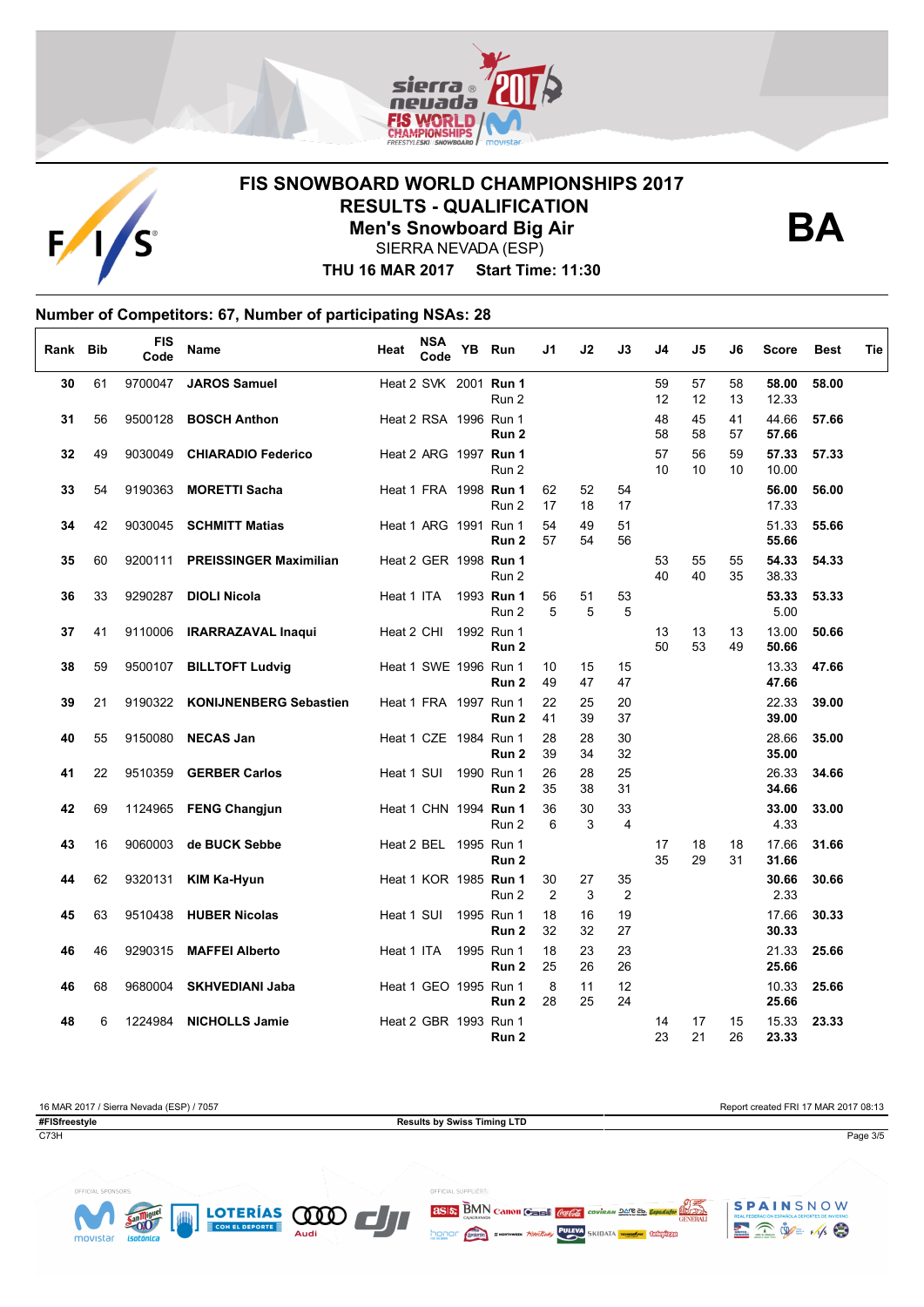



## **FIS SNOWBOARD WORLD CHAMPIONSHIPS 2017 RESULTS - QUALIFICATION Men's Snowboard Big Air**



SIERRA NEVADA (ESP)

**THU 16 MAR 2017 Start Time: 11:30**

### **Number of Competitors: 67, Number of participating NSAs: 28**

| Rank Bib |          | FIS<br>Code | <b>Name</b>                                         | Heat                  | <b>NSA</b><br>Code    | YB Run                                                  | J1       | J2                   | J3       | J4                  | J5                  | J6             | <b>Score</b>                           | <b>Best</b>    | Tie |
|----------|----------|-------------|-----------------------------------------------------|-----------------------|-----------------------|---------------------------------------------------------|----------|----------------------|----------|---------------------|---------------------|----------------|----------------------------------------|----------------|-----|
| 48       | 47       |             | 9180118 REHNBERG Mikko                              | Heat 1 FIN            |                       | 1997 <b>Run 1</b><br>Run 2                              | 24<br>9  | 20<br>$\overline{7}$ | 26<br>6  |                     |                     |                | 23.33<br>7.33                          | 23.33          |     |
| 50       | 3        | 1064997     | <b>SMITS Seppe</b>                                  |                       | Heat 2 BEL 1991 Run 1 | Run 2                                                   |          |                      |          | 22<br>21            | 20<br>20            | 21<br>25       | 21.00<br>22.00                         | 22.00          |     |
| 51       | 36       | 9510290     | <b>SCHAERER Michael</b>                             | Heat 2 SUI            |                       | 1996 Run 1<br>Run <sub>2</sub>                          |          |                      |          | 19<br>22            | 16<br>18            | 22<br>23       | 19.00<br>21.00                         | 21.00          |     |
| 51       | 50       | 9150125     | <b>PORKERT Daniel</b>                               |                       |                       | Heat 1 CZE 1996 Run 1<br>Run 2                          | 14<br>20 | 17<br>21             | 18<br>22 |                     |                     |                | 16.33<br>21.00                         | 21.00          |     |
| 53       | 43       |             | 9400053 VELDEN van der Niek                         |                       |                       | Heat 1 NED 2000 Run 1<br>Run 2                          | 21<br>17 | 19<br>19             | 21<br>23 |                     |                     |                | 20.33<br>19.66                         | 20.33          |     |
| 54       | 30       | 9180149     | <b>RINNEKANGAS Rene</b>                             | Heat 1 FIN            |                       | 1999 <b>Run 1</b><br>Run 2                              | 16<br>14 | 18<br>16             | 16<br>17 |                     |                     |                | 16.66<br>15.66                         | 16.66          |     |
| 55       | 45<br>52 | 9480456     | <b>MATVEEV Mikhail</b>                              |                       |                       | Heat 2 RUS 1996 Run 1<br>Run <sub>2</sub>               |          |                      |          | 10<br>18            | 12<br>15<br>14      | 11<br>14<br>13 | 11.00<br>15.66                         | 15.66<br>14.00 |     |
| 56<br>57 | 19       |             | 9490214 ARAGON Jose Antonio<br>9531106 THOMAS Dylan |                       |                       | Heat 2 ESP 2000 Run 1<br>Run 2<br>Heat 2 USA 1994 Run 1 |          |                      |          | 15<br>9             | 9                   | 10             | 14.00<br><b>DNS</b><br>9.33            | 11.66          |     |
| 58       | 58       |             | 9110009 CERON Diego                                 | Heat 1 CHI            |                       | Run 2<br>1993 Run 1                                     | 10       | 10                   | 13       | 12                  | 12                  | 11             | 11.66<br>11.00                         | 11.00          |     |
| 59       | 23       |             | 9050110 WEISSENBACHER Mathias                       |                       |                       | Run 2<br>Heat 2 AUT 1992 Run 1                          | 9        | 10                   | 3        | 11                  | 11                  | 9              | 7.33<br>10.33                          | 10.33          |     |
| 60       | 64       |             | 9430115 TOKARCZYK Piotr                             |                       | Heat 2 POL 1991 Run 1 | Run 2                                                   |          |                      |          | 8<br>$\overline{7}$ | 9<br>8              | 5<br>8         | 7.33<br>7.66                           | 8.66           |     |
| 61       | 70       | 1124956     | <b>HUI Yining</b>                                   | Heat 2 CHN 1997 Run 1 |                       | Run 2                                                   |          |                      |          | $\overline{7}$<br>5 | $\overline{7}$<br>5 | 12<br>5        | 8.66<br>5.00                           | 6.33           |     |
|          | 8        | 9220032     | <b>MORGAN Billy</b>                                 | Heat 1 GBR 1989 Run 1 |                       | Run 2                                                   |          |                      |          | $\overline{7}$      | 6                   | 6              | 6.33<br><b>DNS</b>                     |                |     |
|          | 25       | 9220047     | <b>COULTAS Rowan</b>                                |                       | Heat 1 GBR 1997 Run 1 | Run 2                                                   |          |                      |          |                     |                     |                | <b>DNS</b><br><b>DNS</b>               |                |     |
|          | 44       | 1554994     | <b>PETRUSEVICS Toms</b>                             |                       | Heat 2 LAT 1992 Run 1 | Run 2                                                   |          |                      |          |                     |                     |                | <b>DNS</b><br><b>DNS</b>               |                |     |
|          | 51       |             | 9490178 <b>LOPEZ Aleix</b>                          |                       | Heat 1 ESP 1997 Run 1 | Run 2                                                   |          |                      |          |                     |                     |                | <b>DNS</b><br><b>DNS</b>               |                |     |
|          | 53       | 9030068     | <b>JAUREGUIALZO Martin</b>                          |                       | Heat 2 ARG 1989 Run 1 | Run 2<br>Run 2                                          |          |                      |          |                     |                     |                | <b>DNS</b><br><b>DNS</b><br><b>DNS</b> |                |     |
|          | 67       | 9040200     | <b>COX Matthew</b>                                  |                       | Heat 2 AUS 1998 Run 1 | Run 2                                                   |          |                      |          |                     |                     |                | <b>DNS</b><br><b>DNS</b>               |                |     |

16 MAR 2017 / Sierra Nevada (ESP) / 7057<br> **Results by Swiss Timing LTD**<br>
Results by Swiss Timing LTD **Results by Swiss Timing LTD** C73H Page 4/5